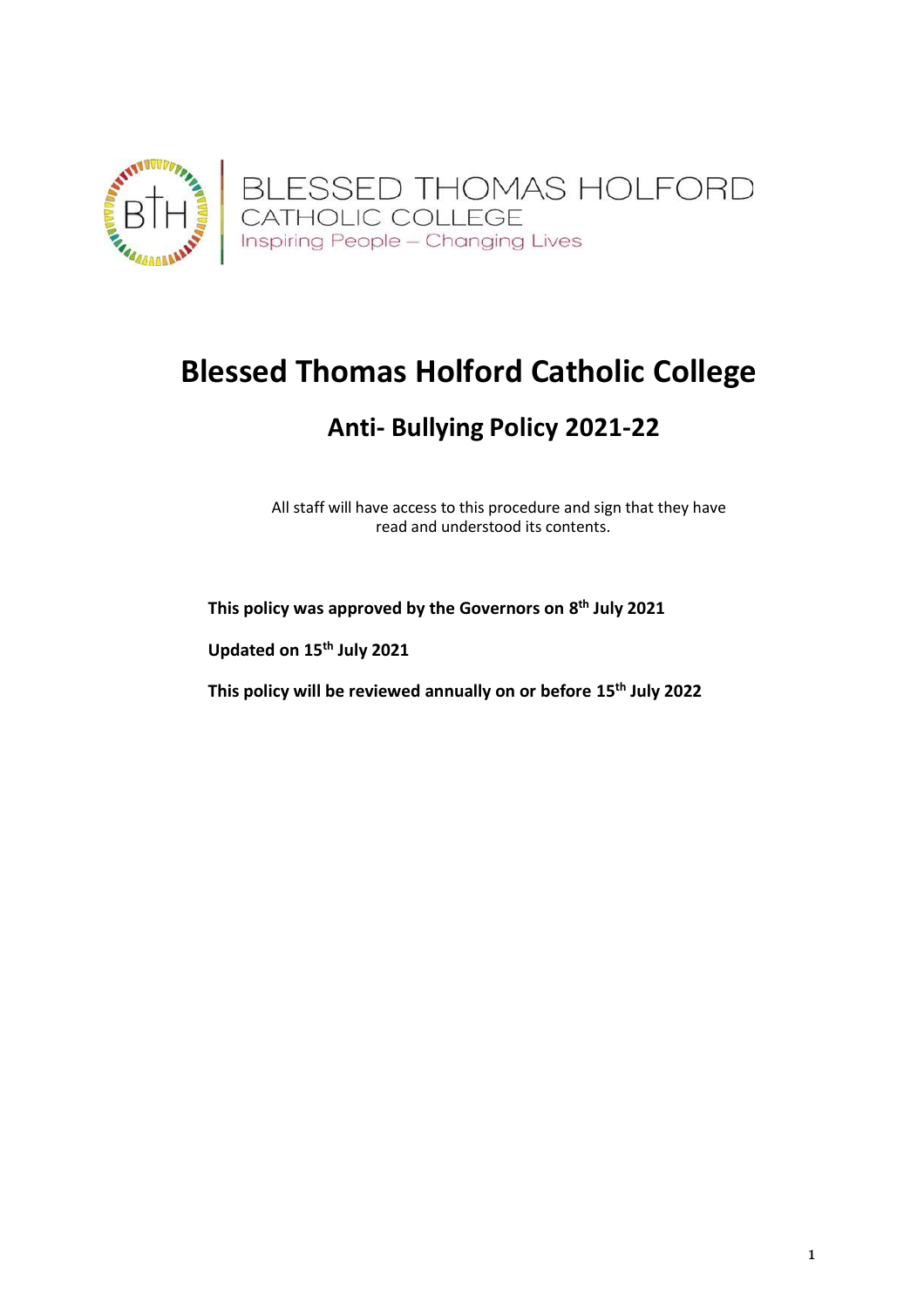# Anti–Bullying Policy

| Section        | Contents                                  |
|----------------|-------------------------------------------|
| 1              | <b>Statement of Intent</b>                |
| 2              | Review of the Procedure                   |
| 3              | Aims of the Policy                        |
| 4              | Objectives of the Policy                  |
| 5              | Define Bullying                           |
| 6              | <b>Practice and Procedures</b>            |
| $\overline{7}$ | Remote learning                           |
| 8              | Cyberbullying                             |
| 9              | <b>Equality Impact Statement</b>          |
| 10             | Useful links and supporting organisations |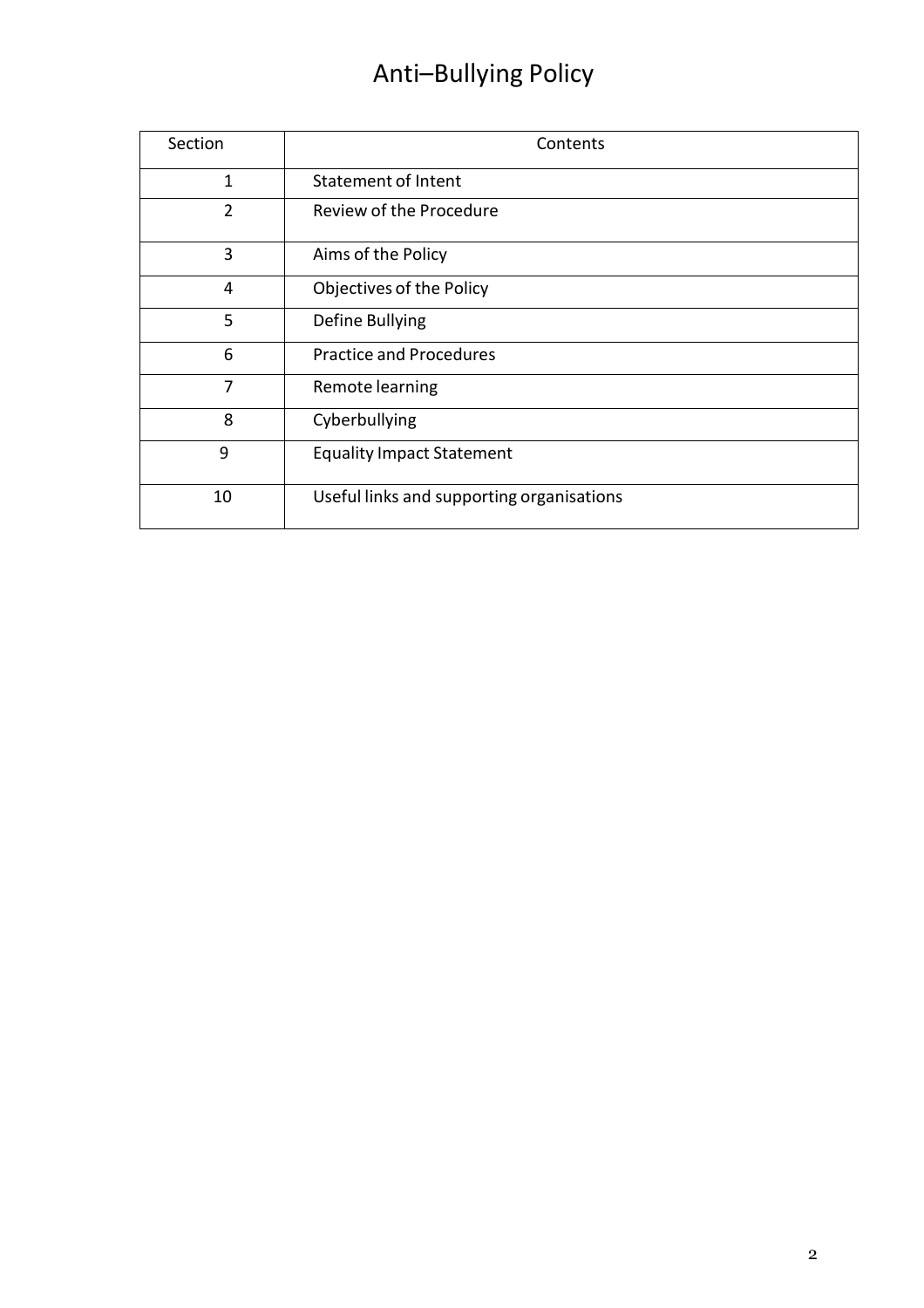#### **1. Statement of Intent**

This policy has been designed to be a policy of prevention. Preventing bullying makes it easier to respond to incidents when they occur. It also enables us to create an ethos in which the whole school community is clear that bullying is completely unacceptable and will not be tolerated. This policy should be used in conjunction with the School's Behaviour Policy, Safeguarding Policy and Keeping Children Safe in Education 2021.

## **Why do we need an Anti-Bullying Procedure?**

Persistent bullying can severely inhibit a child's ability to learn effectively. The negative effects of bullying can have an impact on a person for their entire life. This school wishes to promote a secure and happy environment free from threat, harassment and any type of bullying behaviour. Therefore, this policy promotes practices within the school to reinforce our vision and to remove or discourage practices that negate them.

## **2. Review of this Procedure**

- 2.1 This procedure will be reviewed annually. It may also be reviewed and amended, in consultation with stakeholders, in the light of events or experience. The Stakeholders of this policy are children, parents and carers, staff, governors and volunteers working on behalf of the school.
- 2.2 Data from the monitoring and recording of incidents (including 'nil' returns) will also inform policy review and will be seen by the governing body at governing body meetings.

## **3. Aims of this Policy**

3.1 The aim of the Anti-Bullying Policy is to ensure that pupils learn in a supportive, caring and safe environment without fear of being bullied. Bullying is peer on peer abuse; it is anti-social and its effects can be long lasting; it is unacceptable and will not be tolerated. Only when all issues of bullying are addressed will pupils be able to fully benefit from the opportunities available at the School.

3.2 To assist in creating an ethos in which attending Blessed Thomas Holford Catholic College is a positive experience for all members of our community.

3.3 To make it clear that all forms of bullying are unacceptable at our school. To enable everyone to feel safe while at Blessed Thomas Holford Catholic College and encourage pupils to report incidents of bullying.

3.4 To deal with each incident of bullying effectively, taking into consideration the needs of all parties and of our community, and to reduce the incidents of bullying.

3.5 To support and protect victims of bullying and ensure they are listened to.

3.6 To help and support children displaying bullying behaviour to change their attitudes and understand why it needs to change.

3.7 To liaise with parents/carers and other appropriate members of the School community.

3.8 To ensure all members of our community feel responsible for helping to reduce bullying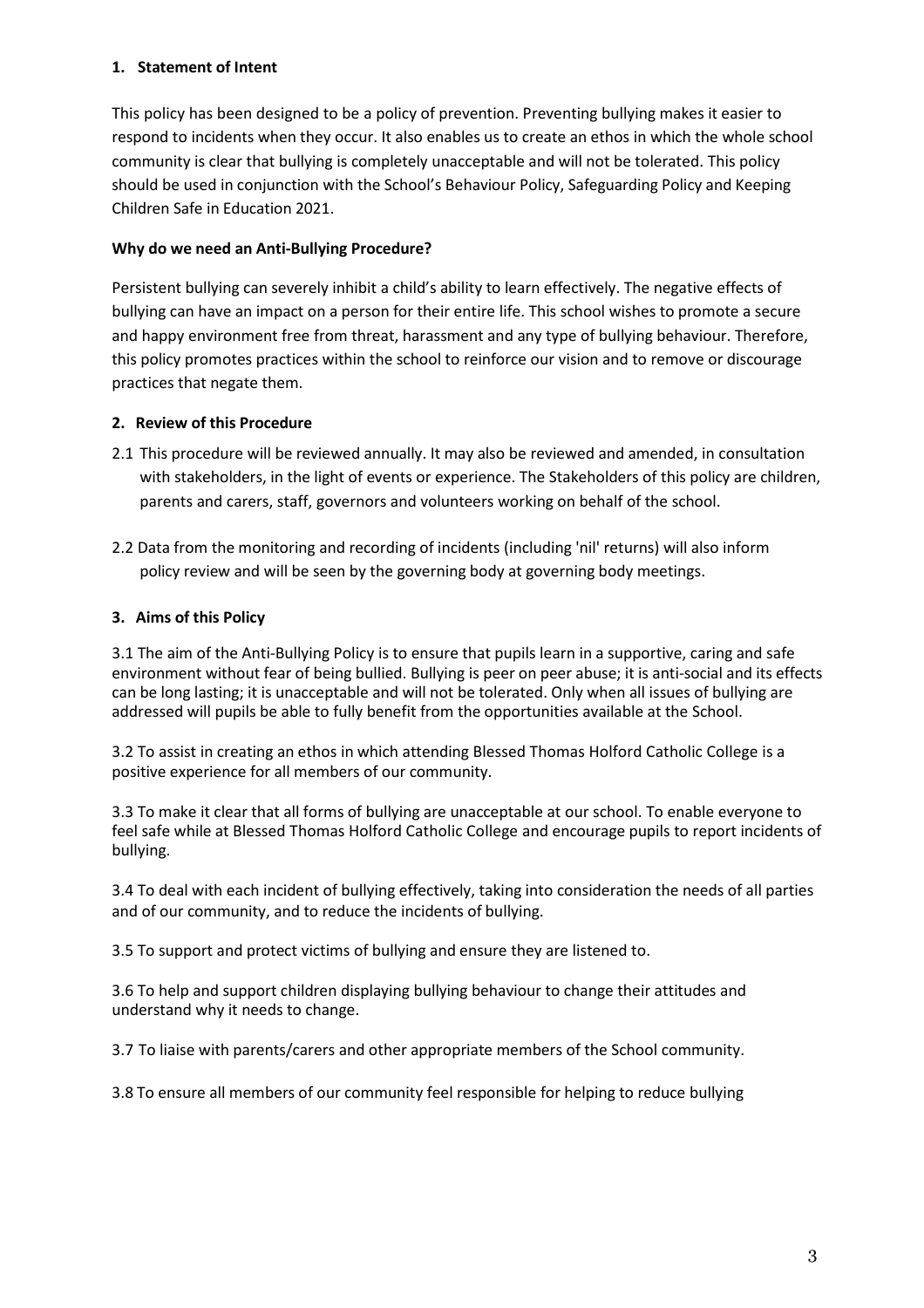#### **4 Objectives of the Policy**

4.1 Evidence that our whole community has ownership of the School's Anti-Bullying Policy and understands the effects of peer on peer abuse.

4.2 To maintain and develop effective listening systems for children and staff within our school

4.3 To involve all staff in dealing with incidents of bullying effectively and promptly.

4.4 To equip all staff with the skills and information necessary to deal with incidents of bullying.

4.5 To involve everyone in our school community in dealing effectively with and, if necessary, referring bullying incidents.

4.6 To communicate with parents/carers and the wider school community about bullying.

4.7 To ensure that all incidents of bullying are recorded centrally.

4.9 To monitor incidents of bullying by ensuring clear and robust records on CPOMs.

4.10 To ensure information is gathered appropriately and shared with relevant organisations as necessary.

4.11 To promote emotional health and wellbeing across the whole School/setting and for all members of our community to role-model this in all situations.

#### **5 Definition of Bullying**

5.1 Bullying is defined as deliberately hurtful behaviour, repeated over a period of time, where it is difficult for those being bullied to defend themselves. Bullying is a form of peer on peer abuse and can be evident in the following ways:

a) **Emotional**: being unfriendly, excluding, tormenting (e.g. hiding books, threatening gestures).

- b) **Physical:** pushing, kicking, hitting, punching or any form of aggression.
- c) **Racist:** racial taunts, graffiti, gestures.
- d) **Sexual:** unwanted physical contact or sexually abusive comments.
- e**) LGBT**: bullying because of sexual identity.
- f) **Verbal:** name-calling, sarcasm, spreading rumours, teasing.

g) **Cyber:** online bullying through social media which is intended to threaten, humiliate and isolate. This can include messages, images or sexual intimidation and harassment.

5.2 It is important to understand that bullying is not the odd occasion of falling out with friends, name calling, arguments or when the occasional 'joke' is played on someone. Children do sometimes fall out or say things because they are upset. When occasional problems of this kind arise, it is not classed as bullying. It is an important part of a child's development to learn how to deal with friendship breakdowns, the odd name calling or childish prank. We all have to learn how to deal with these situations and develop social skills to repair relationships.

5.3 Bullying is a form of abuse and should never be tolerated or passed off as "banter" or "part of growing up". Different gender issues can be prevalent when dealing with peer-on-peer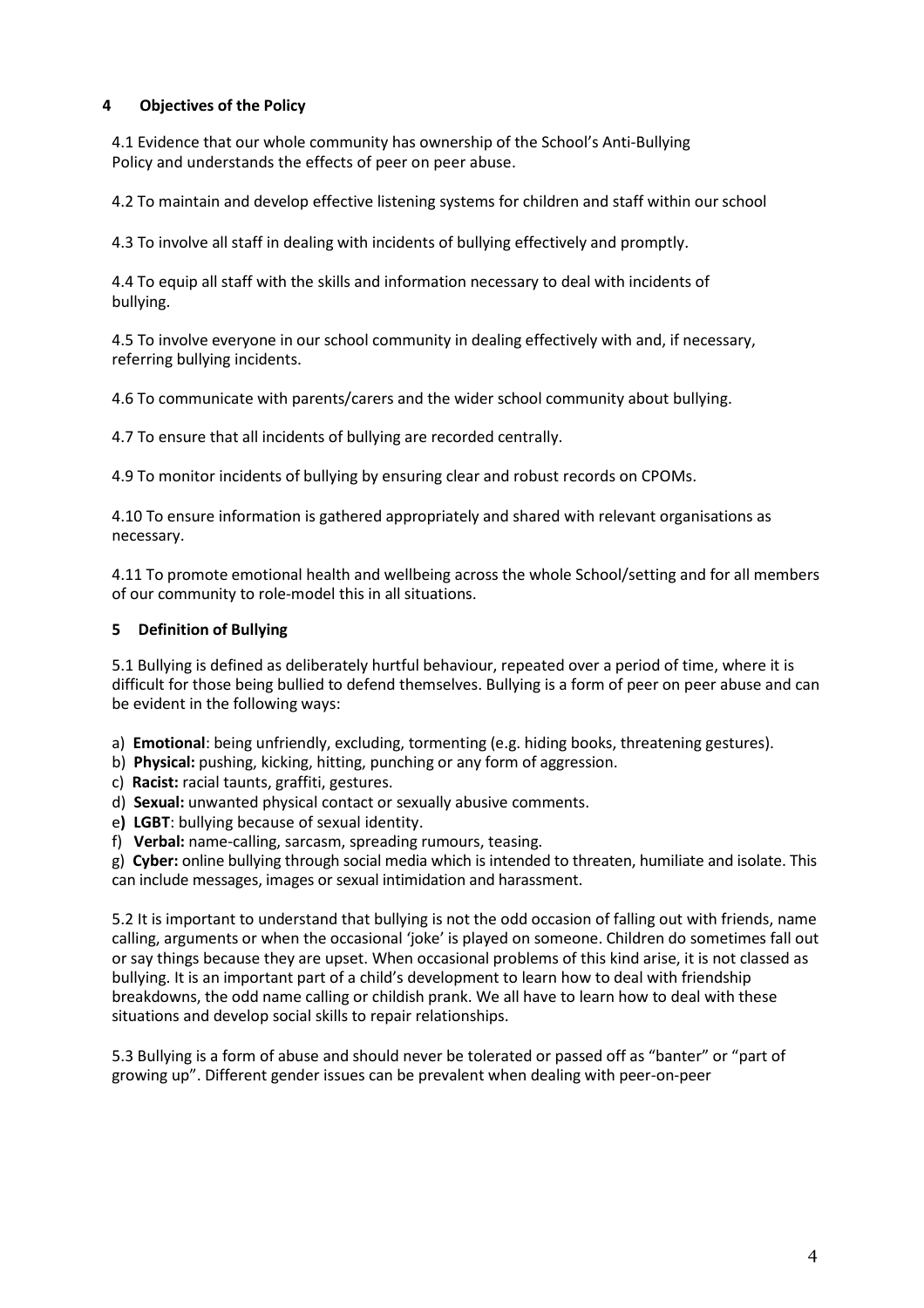abuse. This could, for example, include girls being sexually touched/assaulted or boys being subject to initiation-type violence.

5.4 Pupils who are being bullied may show changes in behaviour, such as becoming shy and nervous, feigning illness, taking unusual absences or clinging to adults. There may be evidence of changes in work patterns, lacking concentration or truanting from the School. These behaviours, however, do not mean that bullying is taking place. Likewise, bullying may occur without these behaviours appearing. Pupils must be encouraged to report bullying at the School. The School staff must be alert to the signs of bullying and act promptly and firmly against it in accordance with the School policy.

#### **Some warning signs that a pupil is being bullied**

- Changes in academic performance
- Appears anxious
- Regularly feeling sick or unwell
- Reluctance to come to school
- Clothes/bags torn or damaged
- Money/possessions going missing
- Unexplained cuts and bruises
- Unexplained behaviour changes, e.g. moody, bad-tempered, tearful, unhappiness
- Loss of appetite
- Not sleeping
- Loss of weight
- Seen alone a lot
- Not very talkative

#### **6. Practice and Procedures**

#### 6.1 Statutory duty of schools

The Headteacher has a legal duty under KCSIE 2021 to draw up procedures to prevent bullying among pupils and to bring these procedures to the attention of staff, parents/carers and pupils. Blessed Thomas Holford Catholic College will develop protocols for the reporting and dealing with the prevention of bullying.

#### 6.2 What we do to prevent bullying

#### 6.2.1

Everyone involved in the life of Blessed Thomas Holford Catholic College must take responsibility for promoting a common antibullying approach. We aim to:

- a) Be supportive of each other
- b) Provide positive role models
- c) Convey a clear understanding that we disapprove of unacceptable behaviour
- d) Be clear that we all follow the rules and shared values of our school
- e) Be fully involved in the development of the Anti-Bullying Policy and support anti- bullying practice
- f) Support each other in the implementation of this policy

#### 6.2.2

Train all staff, including teaching staff, support staff (e.g. administration staff, lunchtime support staff and site support staff) and pastoral staff, to identify all forms of bullying and take appropriate action, following the school's policy and procedures, including recording and reporting incidents. All members of the school community are expected to report incidents of bullying.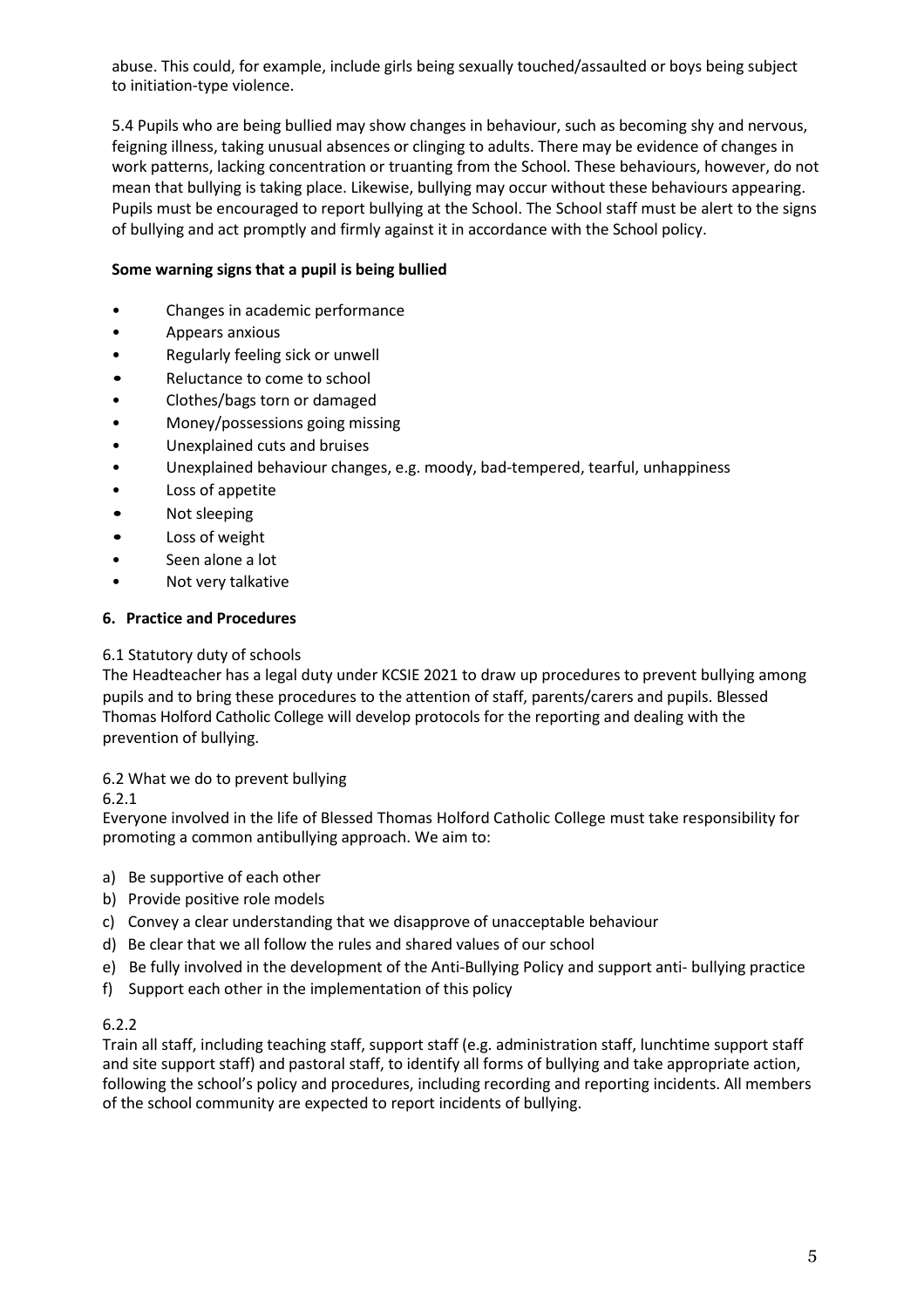All staff have a vital role to play as they are at the forefront of behaviour management and supporting children's sense of wellbeing. They have the closest knowledge of the children in their care, and should build up a relationship involving mutual support, trust and respect.

## 6.2.3

All Staff will:

- a) Provide children with a framework of behaviour, including rules which support the whole school policy.
- b) Emphasise and behave in a respectful and caring manner to children and colleagues, to set a good tone and help create a positive atmosphere.
- c) Raise awareness of bullying through activities, discussion, peer support, the curriculum, school council, Be Your Best Programme, PSHCE etc.
- d) Record any concerns centrally on CPOMS.

## **6.3 Implementation**

Procedures when dealing with incidents:

- a) If bullying is suspected or reported, the incident will be dealt with immediately by the member of staff who has been approached.
- b) If it is likely that bullying may be occurring or has occurred, a clear account of the incident will be recorded and discussed with the DSL/Deputy DSL.
- c) The DSL or named representative will interview all concerned and will record the incident.
- d) The class teacher/Head of Year/House will be kept informed and if it persists he/she will advise the appropriate staff members.
- e) Parents/carers will be kept informed.
- f) Sanctions will be used as appropriate and in consultation with all parties concerned.
- g) Data protection does not prohibit communication and information sharing, especially where there is a safeguarding concern

## **6.4 Pupils**

6.4.1 Who are 'Bystanders' and 'Upstanders'?

**Bystanders** - someone who witnesses bullying, either in person or online, is a bystander. Friends, pupils, peers, teachers, school staff, parents, coaches, and other youth-serving adults can be bystanders. People who are bullied often feel even more alone because there are witnesses who do nothing. When no one intervenes, the person being targeted may feel that bystanders do not care or they agree with what is happening. There are many reasons why a bystander may not interject, even if they believe that bullying is wrong. They may be afraid of retaliation or of becoming the target of bullying themselves. They might fear that getting involved could have negative social consequences.

**Upstanders** - An upstander is someone who sees what happens and intervenes, interrupts, or speaks up to stop the bullying.

There are many things that bystanders to bullying can do to become upstanders:

- Question the bullying behaviour e.g. changing the subject or questioning the behaviour can shift the focus.
- Inform an adult immediately teachers, school staff, family members.
- Reach out privately to check in with the person who was bullied to let them know you do not agree with it and that you care. It makes a difference.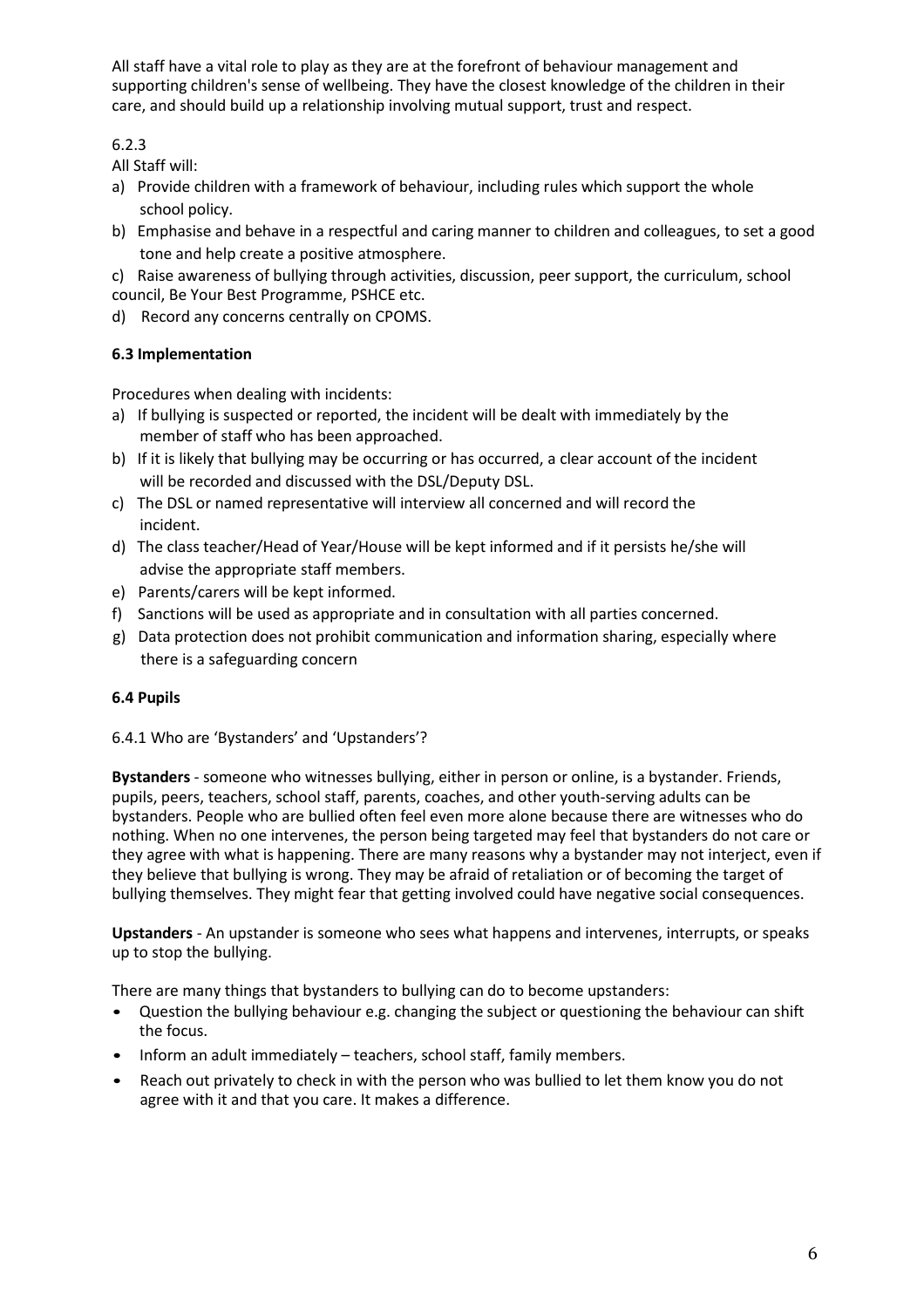6.4.2 Pupils who have been bullied will be supported by staff:

- a) Offering an immediate opportunity to discuss the experience with a member of staff of their choice/trusted adult
- b) Reassuring the pupil that action will be taken
- c) Following up every incident so the pupil feels confident they are supported
- c) Offering continuous support
- d) Restoring self-esteem and confidence.

6.4.3 Pupils who have bullied will be helped by staff:

- a) Discussing what happened
- b) Discovering why the pupil guilty of bullying became involved
- c) Establishing the wrong-doing and need to change, as well as suggesting strategies to assist change
- d) Informing parents/carers to help change the attitude of the pupil

6.4.4 The following disciplinary steps can be taken:

- a) Explanation why the inappropriate behaviour is unacceptable
- b) A restorative approach where the bully faces the consequences of their actions and the victim can
- feel they are being listened to and the bullying addressed sensitively
- c) Meeting with staff, parent and child
- d) Time out from the classroom
- g) Pastoral support plan
- h) Official warnings to cease offending
- i) Detention
- j) Fixed-term suspension
- l) Expulsion

6.4.5 Within the curriculum the School will raise the awareness of the nature of bullying through inclusion in RSE, PSHCE, Be Your Best Programme, registration time, assemblies and subject areas, as appropriate, in an attempt to eradicate such behaviour.

## **6.5 Support**

6.5.1 At Blessed Thomas Holford Catholic College, we will continue to support this procedure in the following ways:

- a) We continue to address staff training needs, by organising regular training to tackle all forms of bullying and peer on peer abuse, through e-safety/online and behaviour management training, and develop increase awareness on identifying homophobic, bi-phobic, and trans-phobic incidents.
- b) Ensure anti-bullying has a high profile throughout the year, reinforced through key opportunities such as anti-bullying week.
- c) Provide systematic opportunities to develop pupils' social and emotional skills, including building their resilience and self-esteem.
- d) Consider a range of opportunities and approaches for addressing bullying throughout the curriculum and other activities, such as through displays, assemblies, peer support, the school/student council, etc.
- e) Pupils made aware of bullying through specific forms of abuse such as radicalisation, cyberbullying, peer on peer relationship/abuse, social media, criminal exploitation, county lines, CSE, inappropriate content and use of social media.
- f) By including teaching about other forms of discrimination, prejudice and stereotyping in an age-appropriate way and in accordance with guidance so that pupils understand and appreciate diversity.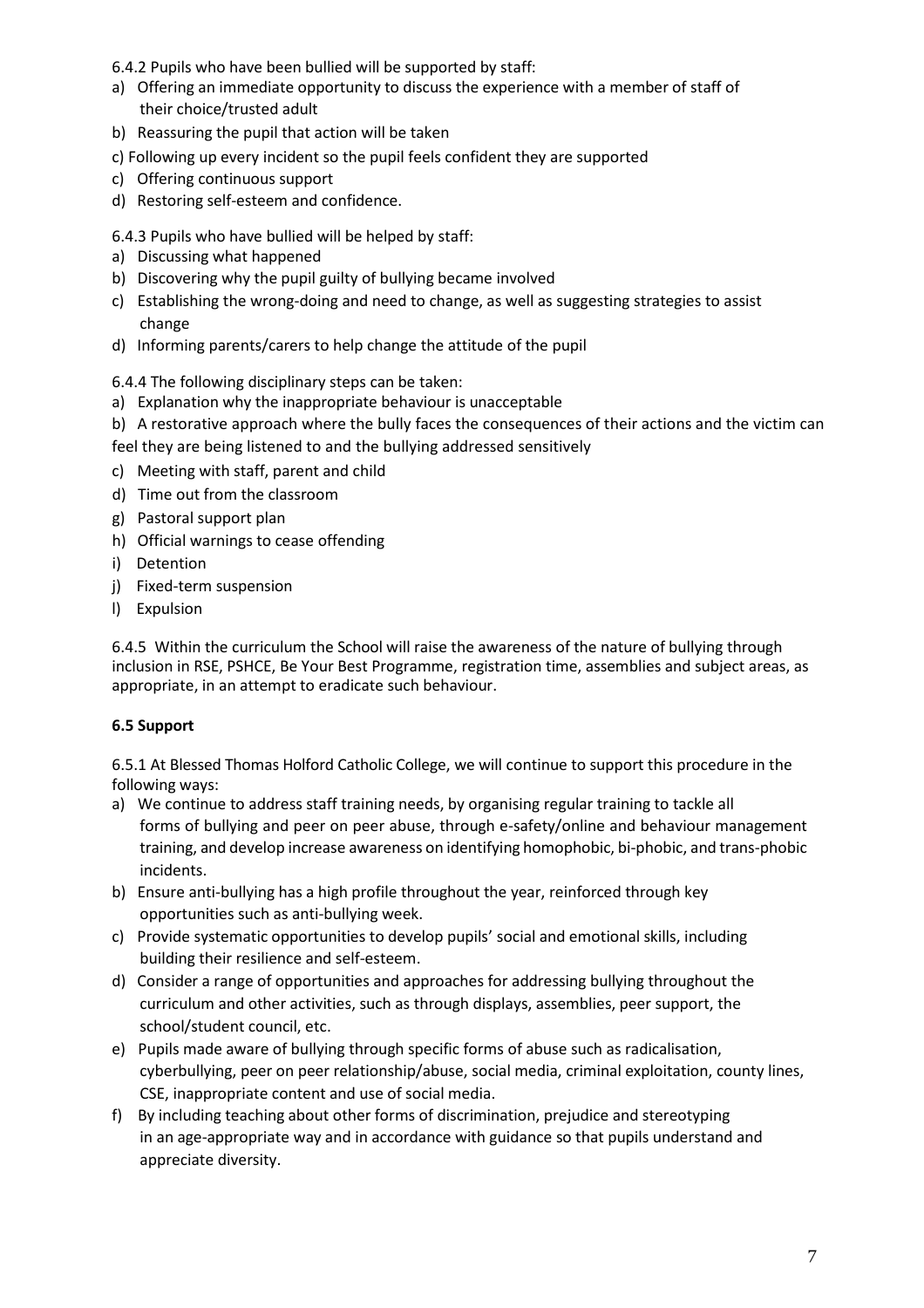#### **Anti-bullying advice to Parents / Carers**

- A great deal of bullying is CYBER-BULLYING. Please regularly monitor your child's use of texting, Facebook, Twitter and other social media sites. Access to these is out of the school's control when your child is not in school.
- TALK to your child on a regular basis, so any problem is easier to share.
- LISTEN to what they say.
- ENCOURAGE your child to feel good about themselves, realising that we are all different and equally important.
- If you believe your child is being bullied, or is a bully, talk to other adults at home or at school and explore the options. DON'T STAY SILENT.
- If your child is a victim assure them that it is not their fault and that you are going to do something to help.
- Be realistic in your expectations, sometimes on-going problems can take time to resolve
- TRY to be co-operative with our school and not be aggressive. Without a good working relationship between parents and the school the situation could deteriorate, which won't help you or them.
- ALWAYS remember that children can't solve bullying on their own. They NEED the support of parents/carers and our school.

## **7. Remote learning**

Our policy applies to keeping pupils and staff safe during remote education. Staff delivering remote education online should be aware that the same principles set out in the school's safeguarding and CP policy and Covid-19 addendum, behaviour policy, code of conduct, IT Acceptable User agreement and Home school agreement will apply.

## **8. Cyberbullying**

When responding to cyberbullying concerns, we will:

- a. Act as soon as an incident has been reported or identified.
- b. Provide appropriate support for the person who has been cyberbullied and work with the person who has carried out the bullying to ensure that it does not happen again.
- c. Encourage the person being bullied to keep any evidence (screenshots) of the bullying activity to assist any investigation.
- d. Take all available steps where possible to identify the person responsible. This may include:
- looking at use of the school systems
- identifying and interviewing possible witnesses
- Contacting the service provider and support parents in a referral to the police
- Work with the individuals and online service providers to prevent the incident from spreading and assist in removing offensive or upsetting material from circulation
- Support reports to a service provider to remove content if those involved are unable to be identified or if those involved refuse to or are unable to delete content
- Confiscating and searching pupils' electronic devices, such as mobile phones, in accordance with the law and the school searching and confiscation policy. (Note: Schools should ensure they access the DfE 'Searching, screening and confiscation at school' and Childnet cyberbullying guidance to ensure that the school's powers are used proportionately and lawfully)
- Requesting the deletion of content posted online if it contravenes school behaviour policies
- Ensure that sanctions are applied to the person responsible for the cyberbullying; the school will take steps to change the attitude and behaviour of the bully, as well as ensuring access to any additional help that they may need
- Inform the police if a criminal offence has been committed
- 8.1 Provide information to staff and pupils regarding steps they can take to protect themselves online. This may include:
- advising those targeted not to retaliate or reply;
- providing advice on blocking or removing people from contact lists;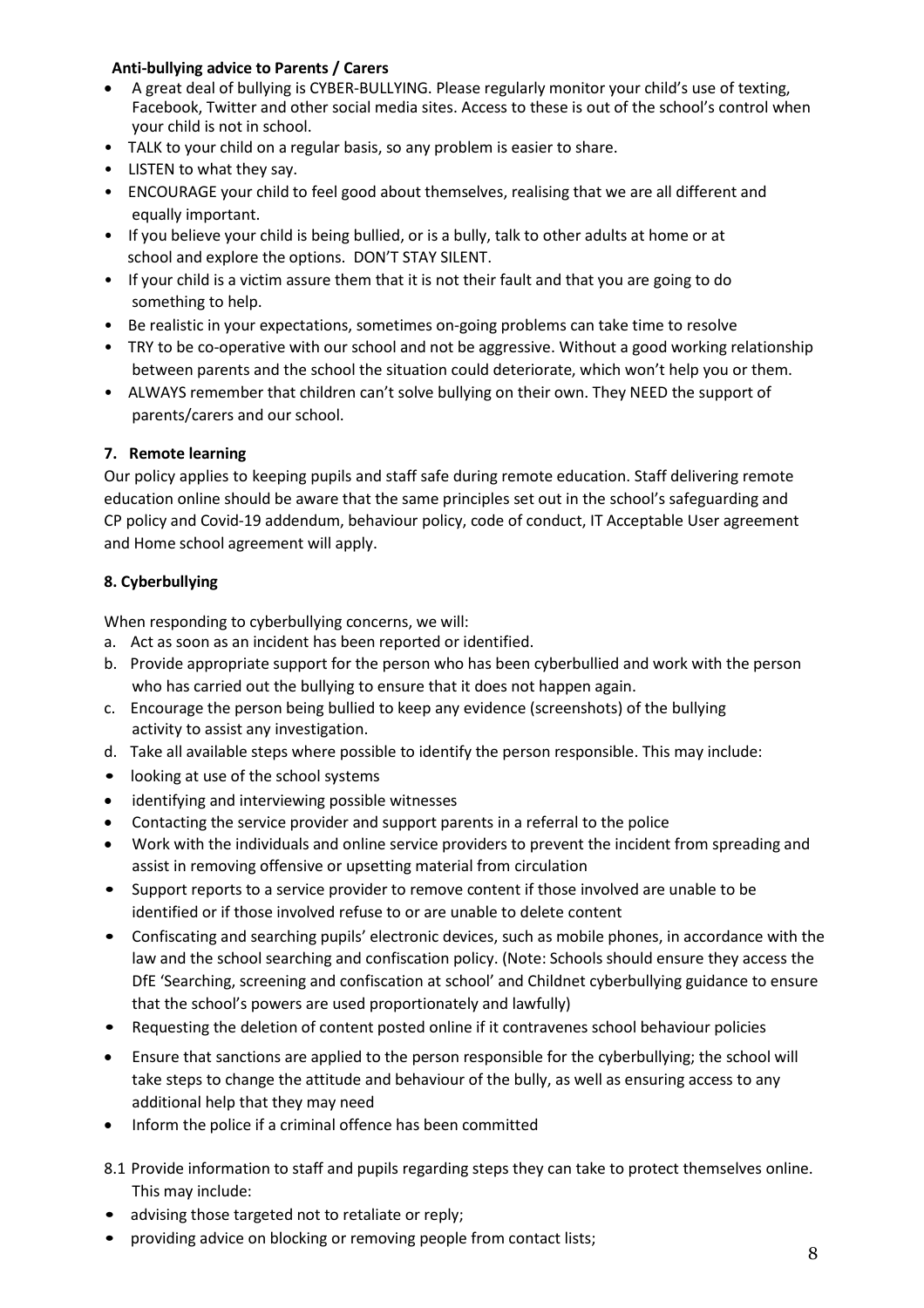• helping those involved to think carefully about what private information they may have in the public domain.

## **9. Equality Impact Statement**

We will do all we can to ensure that this procedure does not discriminate, directly or indirectly. We shall do this through regular monitoring and evaluation of our policies. On review we shall assess and consult relevant stakeholders on the likely impact of our policies on the promotion of all aspects of equality, as laid down in the Equality Act (2010).

This will include, but not necessarily be limited to: race, gender, sexual orientation, disability, ethnicity, religion, cultural beliefs and pregnancy/maternity. We will use an appropriate Equality Impact Assessment to monitor the impact of all our policies and this procedure may be amended as a result of this assessment.

## **10. Useful links and supporting organisations**

## **Bullying**

- Anti-Bullying Alliance[: www.anti-bullyingalliance.org.uk](http://www.anti-bullyingalliance.org.uk/)
- Childline: [www.childline.org.uk](http://www.childline.org.uk/)
- Family Lives[: www.familylives.org.uk](http://www.familylives.org.uk/)
- Kidscap[e: www.kidscape.org.uk](http://www.kidscape.org.uk/)
- MindEd: [www.minded.org.uk](http://www.minded.org.uk/)
- NSPCC: [www.nspcc.org.uk](http://www.nspcc.org.uk/)
- The BIG Awa[rd: www.bullyinginterventiongroup.co.uk/index.php](http://www.bullyinginterventiongroup.co.uk/index.php)
- PSHE Association: [www.pshe-association.org.uk](http://www.pshe-association.org.uk/)
- Restorative Justice Counc[il: www.restorativejustice.org.uk](http://www.restorativejustice.org.uk/)
- The Diana Awa[rd: www.diana-award.org.uk](http://www.diana-award.org.uk/)
- Victim Support: [www.victimsupport.org.uk](http://www.victimsupport.org.uk/)
- Young Mind[s: www.youngminds.org.uk](http://www.youngminds.org.uk/)
- Young Carer[s: www.youngcarers.net](http://www.youngcarers.net/)
- The Restorative Justice Council: [www.restorativejustice.org.uk/restorative](http://www.restorativejustice.org.uk/restorative-)practiceschools

#### **Cyberbullying**

- Childnet: [www.childnet.com](http://www.childnet.com/)
- Internet Watch Foundation: [www.iwf.org.uk](http://www.iwf.org.uk/)
- Think U Know: [www.thinkuknow.co.uk](http://www.thinkuknow.co.uk/)
- UK Safer Internet Centr[e: www.saferinternet.org.uk](http://www.saferinternet.org.uk/)
- The UK Council for Child Internet Safety (UKCCIS) [www.gov.uk/government/groups/uk-council-for-child-internet-safety-ukccis](http://www.gov.uk/government/groups/uk-council-for-child-internet-safety-ukccis)
- DfE 'Cyberbullying: advice for headteachers and school staff': [www.gov.uk/government/publications/preventing-and-tackling-bullying](http://www.gov.uk/government/publications/preventing-and-tackling-bullying)
- DfE 'Advice for parents and carers on cyberbullying': [www.gov.uk/government/publications/preventing-and-tackling-bullying](http://www.gov.uk/government/publications/preventing-and-tackling-bullying)
- Race, religion and nationality
- Anne Frank Trust[: www.annefrank.org.uk](http://www.annefrank.org.uk/)